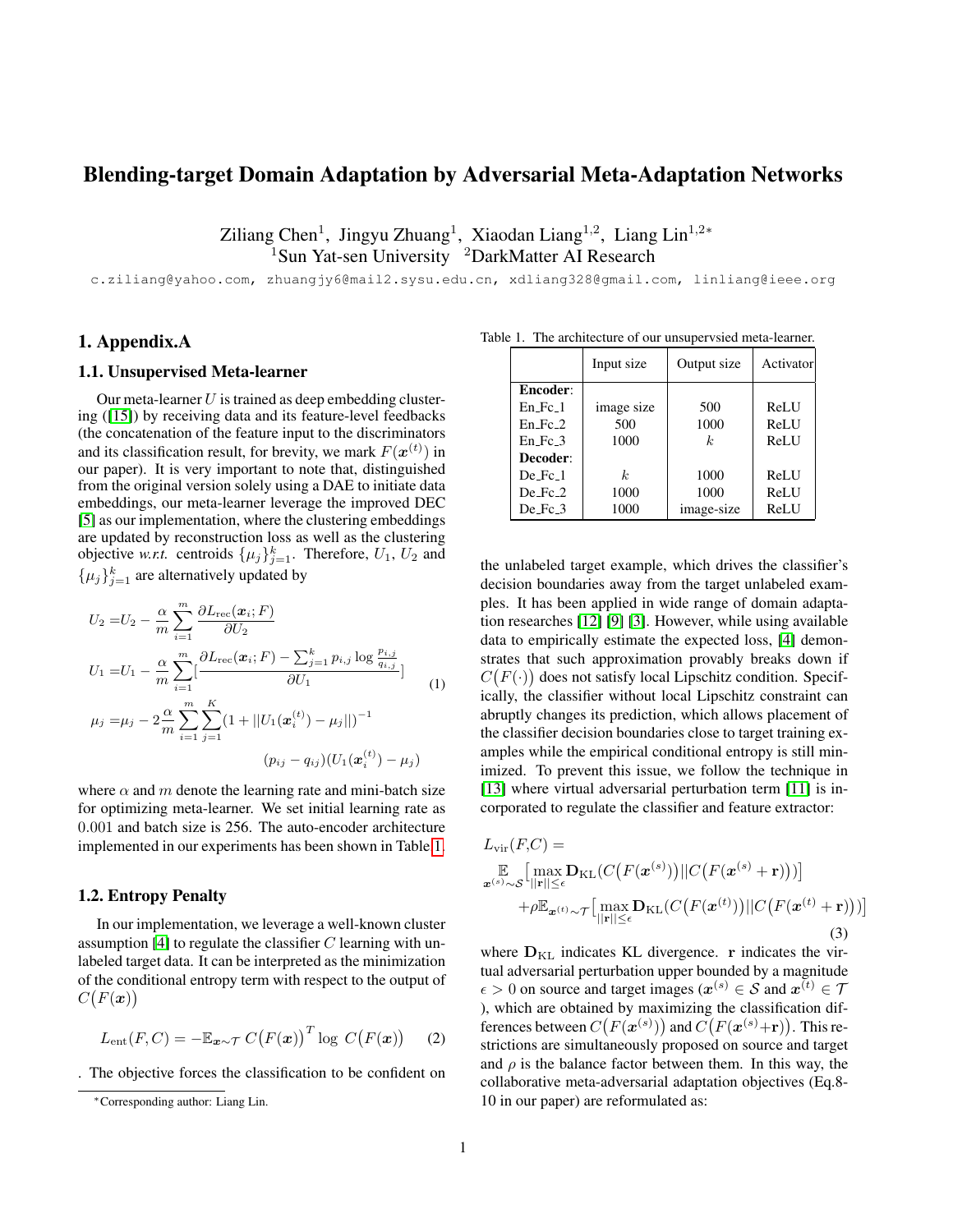|                           | Kernel size | Output dimension | <b>BN/IN</b> | Activation | Dropout  |
|---------------------------|-------------|------------------|--------------|------------|----------|
| <b>Feature extractor:</b> |             |                  |              |            |          |
| $Conv1_1$                 | $5*5$       | $64*24*24$       | BN           | ReLU       | $\Omega$ |
| Maxpool                   | $2*2$       | $64*12*12$       |              |            | 0.5      |
| $Conv1_2$                 | $5*5$       | $50*8*8$         | BN           | ReLU       | $\Omega$ |
| Maxpool                   | $2*2$       | $50*4*4$         |              |            | 0.5      |
| <b>Classifier:</b>        |             |                  |              |            |          |
| $Fc_1$                    | $50*4*4$    | 100              | BN           | ReLU       | 0.5      |
| $Fc_2$                    | 100         | 100              | BN           | ReLU       | $\Omega$ |
| $Fc_3$                    | 100         | 10               |              | Softmax    | $\theta$ |
| Discriminator:            |             |                  |              |            |          |
| Reversed gradient layer   |             |                  |              |            |          |
| Fc                        | $50*4*4$    | 100              | BN           | ReLU       | $\Omega$ |
| Fc $(D_{\rm st})$         | 100         | $\overline{c}$   |              | Softmax    | $\Omega$ |
| Fc $(D_{\rm mt})$         | 100         | 4                |              | Softmax    | 0        |

<span id="page-1-0"></span>Table 2. Backbone-1 in digit-five experiment.

<span id="page-1-1"></span>Table 3. Backbone-2 in digit-five experiment.

|                           | Kernel size | Output dimension | <b>BN/IN</b> | Activation     | Dropout        |
|---------------------------|-------------|------------------|--------------|----------------|----------------|
| <b>Feature extractor:</b> |             |                  |              |                |                |
| $Conv1_1$                 | $3*3$       | 64*32*32         | IN/BN        | LeakyReLU(0.1) | $\mathbf{0}$   |
| $Conv1_2$                 | $3*3$       | 64*32*32         | BN           | LeakyReLU(0.1) | $\Omega$       |
| $Conv1_3$                 | $3*3$       | 64*32*32         | BN           | LeakyReLU(0.1) | 0.5            |
| Maxpool                   | $2*2$       | $64*16*16$       |              |                |                |
| $Conv2_1$                 | $3*3$       | $64*16*16$       | BN           | LeakyReLU(0.1) | $\mathbf{0}$   |
| $Conv2_2$                 | $3*3$       | 64*16*16         | BN           | LeakyReLU(0.1) | $\Omega$       |
| $Conv2_3$                 | $3*3$       | $64*16*16$       | BN           | LeakyReLU(0.1) | 0.5            |
| Maxpool                   | $2*2$       | $64*8*8$         |              |                |                |
| <b>Classifier:</b>        |             |                  |              |                |                |
| $Conv2_1$                 | $3*3$       | $64*8*8$         | BN           | LeakyReLU(0.1) | $\mathbf{0}$   |
| $Conv2_2$                 | $3*3$       | $64*8*8$         | BN           | LeakyReLU(0.1) | $\overline{0}$ |
| $Conv2_3$                 | $3*3$       | $64*8*8$         | BN           | LeakyReLU(0.1) | $\overline{0}$ |
| Averagepool               |             | $64*1*1$         |              |                |                |
| Fc                        | $64*10$     | 10               |              | Softmax        | $\Omega$       |
| Discriminator:            |             |                  |              |                |                |
| Fc                        | $64*8*8+10$ | 100              |              | ReLU           | $\overline{0}$ |
| Fc $(D_{\rm st})$         | $100*1$     | 1                |              | Sigmoid        | $\overline{0}$ |
| Fc $(D_{\rm mt})$         | 100*4       | 4                |              | Softmax        | $\overline{0}$ |

$$
\max_{D_{\text{st}}, D_{\text{mt}} F, C} \min_{F, C} V_{\text{joint}}(D_{\text{st}}, D_{\text{mt}}, F, C)
$$
  
=  $V_{\text{st}}(F, D_{\text{st}}, C) + \gamma V_{\text{mt}}(F, D_{\text{mt}})$  (4)  
+  $\beta L_{\text{ent}}(F, C) + L_{\text{vir}}(F, C)$ 

and

$$
\max_{D_{\rm st}, D_{\rm mt}} V_{\rm alter}(D_{\rm st}, D_{\rm mt}) = V_{\rm st}(F, D_{\rm st}, C) + V_{\rm mt}(F, D_{\rm mt})
$$
\n(5)

$$
\min_{F,C} V_{\text{alter}}(F,C) = V_{\text{st}}(F, D_{\text{st}}, C) + \gamma \tilde{V}_{\text{mt}}(F, D_{\text{mt}}) + \beta L_{\text{ent}}(F, C) + L_{\text{vir}}(F, C)
$$
\n(6)

. We provide the ablation study of the entropy penalty in Table [5](#page-2-0) .

# 1.3. The Selection of  $k$

In AMEAN,  $k$  denotes the number of sub-target domains and is pre-given. Table [6](#page-2-1) demonstrates that choosing  $k$  as the number of sub-targets leads to the superior performance of AMEAN. However, whether AMEAN would achieve the better performance if  $k$  is adaptively determined, remains an open and interesting question. We would like to investigate this topic in the future.

# 1.4. Architectures

The architectures for digit recognition in Digit-five have been illustrated in Table[.2](#page-1-0) , [3](#page-1-1) . The first backbone is based on LeNet and the second is derived from [\[13\]](#page-4-1) for comparing their state-of-the-art models VADA and DIRT-T. The architectures for object recognition in Office-31 and Office-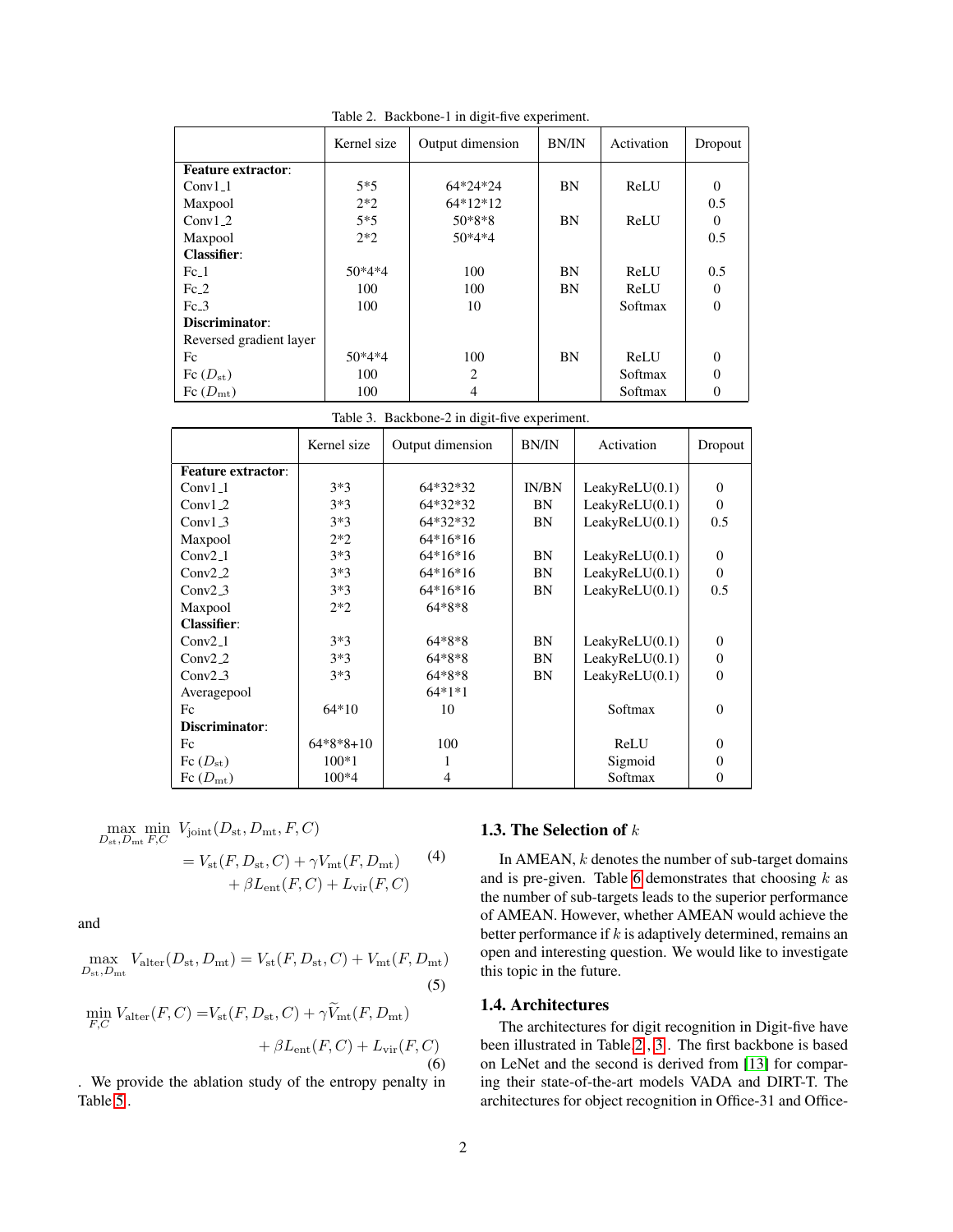|                  |                | Office-31, Office-HOME |                                             | Digit-five          |  |  |  |
|------------------|----------------|------------------------|---------------------------------------------|---------------------|--|--|--|
|                  | AlextNet       | ResNet-50              | Backbone-1                                  | Backbone-2          |  |  |  |
| mini-batch size  | 32             | 32                     | 128                                         | 100                 |  |  |  |
| $\lambda$        | 0.1            | 1                      | 1<br>1 (update $D_{st}$ ) / 0.01 (update F) |                     |  |  |  |
| $\gamma$         | 0.01           | iter<br>$max_i ter$    | 0.1                                         | iter<br>$max_i ter$ |  |  |  |
| β                | 0.01           | 0.1                    | $\theta$                                    | 0.01                |  |  |  |
| $\rho$           | 0.01           | $\theta$               | $\overline{0}$                              | 0.01                |  |  |  |
| $\boldsymbol{M}$ | 2000<br>2000   |                        | 20000                                       | 10000               |  |  |  |
| image size       | $227\times227$ | $227\times227$         | $28\times28$                                | $28\times28$        |  |  |  |

<span id="page-2-2"></span>Table 4. The hyper-parameters setting in our experiment.

<span id="page-2-0"></span>Table 5. Some ablation of entropy term.

|     | $mt \rightarrow mm$ ,sv,up,sy | $mm \rightarrow mt, sv, up, sy$ | $D\rightarrow A.W$ | $W\rightarrow A.D$ |
|-----|-------------------------------|---------------------------------|--------------------|--------------------|
| W   | 85.1                          | 77.6                            | 62.8               | 59.7               |
| W/O | 83.7                          | 76.9                            | 62.6               | 59.2               |

Table 6. Acc is the average accuracy over five sub-transfer tasks in Digit-five. The number of sub-targets in Digit-five is 4.

<span id="page-2-1"></span>

| $k \mid 2 \mid 3$ |  |                                                        |  |
|-------------------|--|--------------------------------------------------------|--|
|                   |  | $\vert$ Acc $\vert$ 79.3 83.2 83.7 82.1 83.2 82.0 78.6 |  |

Home are based on AlexNet and ResNet-50, which are consistent with the previous studies [\[7\]](#page-3-4) [\[8\]](#page-3-5) [\[9\]](#page-3-2) [\[1\]](#page-3-6) .

#### 1.5. Training Details

We evenly separate the proportion of the source and target examples in each mini-batch. Concretely, we promise that a half of examples in a mini-batch are drawn from  $S$  and the rest belong to the mixed target domain training set  $\mathcal{T}^{\text{train}}$ : In *digit-five*, we randomly drew target examples from the mixed target set  $\mathcal{T}^{\text{train}}$  to construct our minibatches; In *Office-31* and *Office-Home*, we promise the number of target examples from different meta-sub-target are the same by repeat sampling.

In the Digit-five experiment, we add a confusion loss [\[6\]](#page-3-7) *w.r.t.*  $S$  to train the backbone-2. It stabilizes the alternating adaptation since the mixed target in Digit-five is more diverse than the other benchmarks' and the alternating learning manner is quite instable in these scenarios. The implementation can be found in our code.

The hyper-parameters are shown in Table [4](#page-2-2) .

### 2. Appendix.B

#### 2.1. Evalutation Metrics for BTDA

We elaborate how to calculate ANT and RNT in our experiment in details:

<span id="page-2-5"></span>
$$
ANT = \max\{0, Acc_{\text{BTDA}} - Acc_{\text{Source-only}}\} \tag{7}
$$

where  $Acc$ <sub>Source−only</sub> denotes the classification accuracy about the model trained on the source labeled dataset  $S$  and tested on the mixed target set  $\mathcal{T}^{\text{test}} = \bigcup_{i=1}^{k} \mathcal{T}^{\text{test}}_j$ ;  $Acc_{\text{BTDA}}$  $j=1$ denotes the multi-target-weighted classification accuracy of the evaluated DA model under BTDA setup:

<span id="page-2-4"></span>
$$
Acc_{\text{BTDA}} = \sum_{j=1}^{k} \alpha_j Acc_{\text{BTDA}}^{(j)}
$$
(8)

where  $Acc_{\text{BTDA}}^{(j)}$  denotes the DA model classification accuracy on the  $j^{th}$  sub-target domain test set  $\mathcal{T}_j^{\text{test}}$  when the evaluated DA models (*e.g.*, JAN, DAN, AMEAN, *etc*) is trained with the source labeled set  $S$  and the mixed target unlabeled set  $\mathcal{T}^{\text{train}} = \bigcup_{j=1}^{k} \mathcal{T}^{\text{train}}_j$  (BTDA setup).  $\{\alpha_j\}_{j=1}^k$  denotes the proportion of the multi-target mixture. It is derived from the domain-set proportion in benchmarks, which are valued by {0.236, 0.236, 0.236, 0.236, 0.056}, {0.686, 0.121, 0.193} and {0.155, 0.280, 0.285, 0.280} in Digit-five, Office-31 and Office-Home. When we draw the subset of domains to construct the mixed target,  $\{\alpha_j\}_{j=1}^k$  is obtained by normalizing these corresponding benchmarkspecific domain-set proportion  $<sup>1</sup>$  $<sup>1</sup>$  $<sup>1</sup>$ .</sup>

In reality, we can obtain  $Acc_{\text{BTDA}}$  by directly evaluating the DA models on the mixed test set  $\mathcal{T}^{\text{test}}_j$ , which leads to the same results in [\(8\)](#page-2-4).

Based on [\(8\)](#page-2-4), we also define the RNT metric

<span id="page-2-6"></span>
$$
RNT = Acc_{\text{BTDA}} - \sum_{j=1}^{k} \alpha_j Acc_j \tag{9}
$$

where  $Acc_j$  denotes the  $j^{th}$ -target test classification accuracy with respect to a single-target DA classifier trained on

<span id="page-2-3"></span><sup>&</sup>lt;sup>1</sup>The numbers are based on the hidden sub-target test set proportions in a mixed target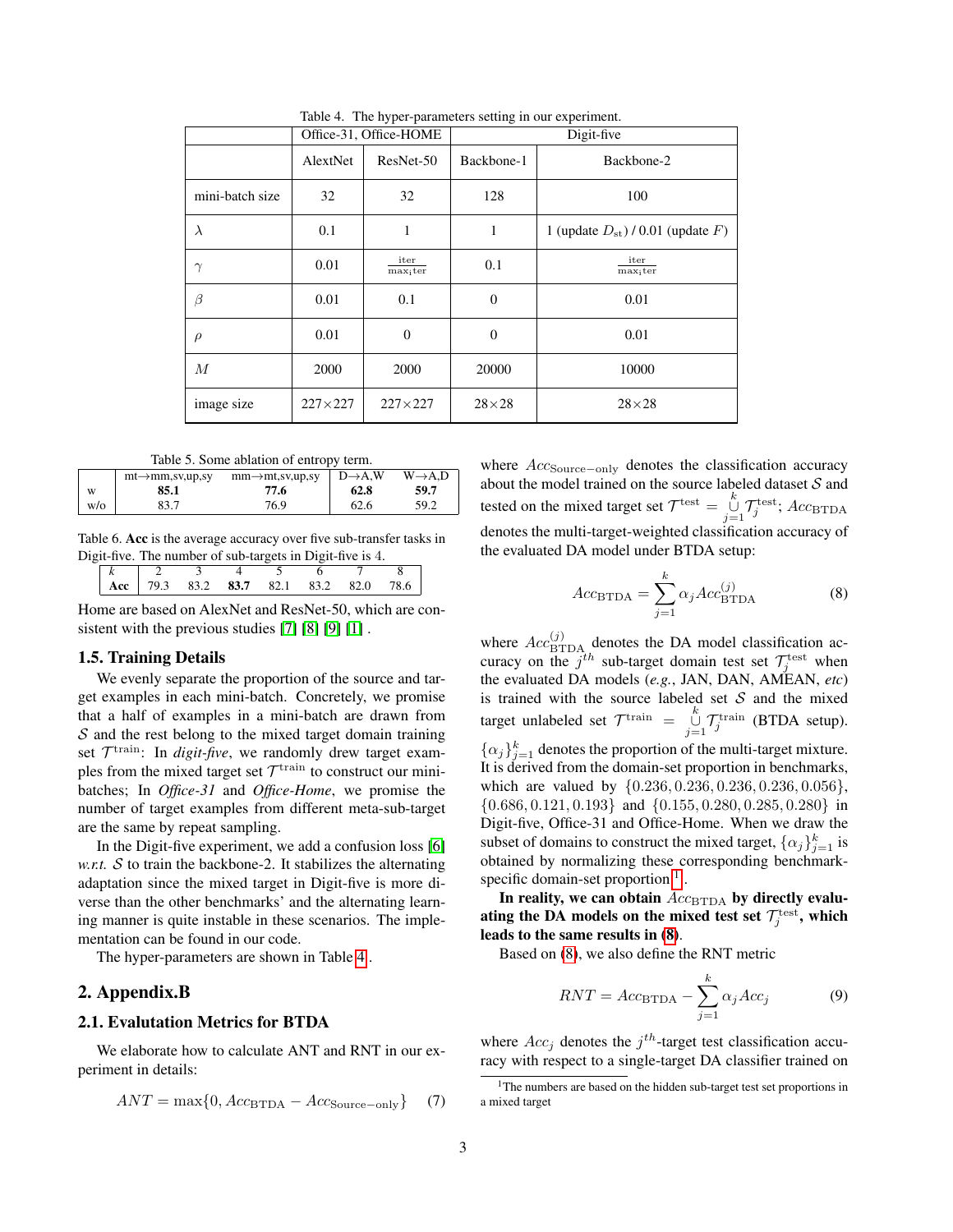the source labeled set S and the  $j^{th}$  sub-target unlabeled set  $\mathcal{T}^{\text{train}}_j$ . Note that,

- $Acc<sub>j</sub>$  is derived from a DA model trained with datasets S and  $\mathcal{T}_j^{\text{train}}$ . It means that  $Acc_i$ ,  $Acc_j$   $(i \neq j)$  are derived from different DA models, which employ the same DA algorithms yet are trained on  $\mathcal{T}_i^{\text{train}}, \mathcal{T}_j^{\text{train}}$ and tested on  $\mathcal{T}_i^{\text{test}}, \mathcal{T}_j^{\text{test}},$  respectively.
- $Acc^{(j)}_{\text{BTDA}}$  is derived from a DA model trained with S and  $\mathcal{T}^{\text{train}} = \bigcup_{j=1}^{k} \mathcal{T}^{\text{train}}_j$ . Hence  $Acc^{(i)}_{\text{BTDA}}$ ,  $Acc^{(j)}_{\text{BTDA}}$  $(i \neq j)$  are derived from the same DA model, which employ the same DA algorithms and is trained on ( $\mathcal{S} \cup$  $\mathcal{T}^{\text{train}}$ ) and then, tested on  $\mathcal{T}^{\text{test}}_i$  and  $\mathcal{T}^{\text{test}}_j$  to induce  $Acc^{(i)}_{\text{BTDA}}, Acc^{(j)}_{\text{BTDA}}.$

Equal-weight ANT, RNT. It worth noting that, though ANT/RNT in [\(7\)](#page-2-5),[\(9\)](#page-2-6) are able to reflect BTDA models' performances on a mixed target domain set, it is not enough to demonstrate the comprehensive performances of the models over multi-sub-target domains, since it does not equally weight hidden sub-target domains. More specifically, imagine that we have a small set of target images belonging to a hidden sub-target, which the model performs poorly on. Then the RNT metric would shield the model's incapacity on that domain.

.

In order to thoroughly reflect the capacities of evaluated models, we additionally report the results when the proportion  $\{\alpha_j\}_{j=1}^k$  is equally set. In particular, we tend to consider the equal-weight classification accuracy  $(Acc_{\text{BTDA}}^{(\text{EW})})$ , and quantify the corresponding negative transfer  $ANT_{EW}$ and  $RNT_{EW}$  in this setup:

<span id="page-3-10"></span>
$$
Acc_{\text{BTDA}}^{(\text{EW})} = \frac{1}{k} \sum_{j=1}^{k} Acc_{\text{BTDA}}^{(j)}
$$

$$
ANT_{EW} = \max\{0, Acc_{\text{BTDA}}^{(\text{EW})} - Acc_{\text{Source-only}}^{(\text{EW})}\} \quad (10)
$$

$$
RNT_{EW} = Acc_{\text{BTDA}}^{(\text{EW})} - \frac{1}{k} \sum_{j=1}^{k} Acc_j
$$

. The metrics developed from [\(7](#page-2-5) [8](#page-2-4) [9\)](#page-2-6) could be viewed as the complementary of what we report in the paper.

### 2.2. Evaluated Baselines in BTDA setup.

Beyond our AMEAN model, we also reported the BTDA performances from state-of-the-art DA baselines in Digitfive, Office-31, Office-Home. The baselines include Deep Adaptation Network (DAN) [\[7\]](#page-3-4), Residual Transfer Network (RTN) [\[9\]](#page-3-2), Joint Adaptation Network (JAN) [\[10\]](#page-3-8), Generate To Adapt (GTA) [\[12\]](#page-4-0), Adversarial Discriminative Domain Adaptation (ADDA) [\[14\]](#page-5-1), Reverse Gradient (RevGrad) [\[1\]](#page-3-6) [\[2\]](#page-3-9), Virtual Adversarial Domain Adaptation (VADA) [\[13\]](#page-4-1) and its variant DIRT-T [\[13\]](#page-4-1).

In the *Digit-five* experiment, DAN, ADDA, GTA, Re-Grad are all derived from their official codes. To promise a fair comparison, we standardize the backbones by LeNet to report  $Acc_{\text{BTDA}}$ ,  $Acc_{\text{BTDA}}^{(\text{EW})}$  and the negative transfer effects. VADA and DIRT-T are evaluated by their official codes to provide the results. Their model architectures are consistent with our backbone-2.

In the *Office-31* and *Office-Home* experiments, we employ the official codes of DAN, RTN, JAN, ReGrad to report  $Acc_{\text{BTDA}}$ ,  $Acc_{\text{BTDA}}^{(\text{EW})}$  in the *Office-31* and *Office-Home* experiments.

The codes of all evaluated baselines can be found in their literatures. For a fair comparison,  $Acc<sub>i</sub>$  mainly originates from the reported results in their papers.

### 2.3. BTDA experiments by equal-weight evaluation metrics

The equal-weight versions of the classification accuracy  $(Acc^{(\text{EW})}_{\text{BTDA}})$ , absolute negative transfer  $(ANT_{EW})$  and relative negative transfer  $RNT_{EW}$  over all the evaluated baselines in Digit-five, Office-31 and Office-Home are reported in Table [7-](#page-4-3) [11.](#page-4-4)

## References

- <span id="page-3-6"></span>[1] Y. Ganin and V. Lempitsky. Unsupervised domain adaptation by backpropagation. *arXiv preprint arXiv:1409.7495*, 2014.
- <span id="page-3-9"></span>[2] Y. Ganin, E. Ustinova, H. Ajakan, P. Germain, H. Larochelle, F. Laviolette, M. Marchand, and V. Lempitsky. *Domain-Adversarial Training of Neural Networks*. 2017.
- <span id="page-3-3"></span>[3] T. Gebru, J. Hoffman, and L. Fei-Fei. Fine-grained recognition in the wild: A multi-task domain adaptation approach. *arXiv preprint arXiv:1709.02476*, 2017.
- <span id="page-3-1"></span>[4] Y. Grandvalet and Y. Bengio. Semi-supervised learning by entropy minimization. In *Advances in neural information processing systems*, pages 529–536, 2005.
- <span id="page-3-0"></span>[5] X. Guo, L. Gao, X. Liu, and J. Yin. Improved deep embedded clustering with local structure preservation. In *International Joint Conference on Artificial Intelligence (IJCAI-17)*, pages 1753–1759, 2017.
- <span id="page-3-7"></span>[6] J. Hoffman, E. Tzeng, T. Darrell, and K. Saenko. Simultaneous deep transfer across domains and tasks. In *Domain Adaptation in Computer Vision Applications*, pages 173– 187. Springer, 2017.
- <span id="page-3-4"></span>[7] M. Long, Y. Cao, J. Wang, and M. Jordan. Learning transferable features with deep adaptation networks. In *International Conference on Machine Learning*, pages 97–105, 2015.
- <span id="page-3-5"></span>[8] M. Long, H. Zhu, J. Wang, and M. I. Jordan. Deep transfer learning with joint adaptation networks. *arXiv preprint arXiv:1605.06636*, 2016.
- <span id="page-3-2"></span>[9] M. Long, H. Zhu, J. Wang, and M. I. Jordan. Unsupervised domain adaptation with residual transfer networks. In *Advances in Neural Information Processing Systems*, pages 136–144, 2016.
- <span id="page-3-8"></span>[10] M. Long, H. Zhu, J. Wang, and M. I. Jordan. Deep transfer learning with joint adaptation networks. 2017.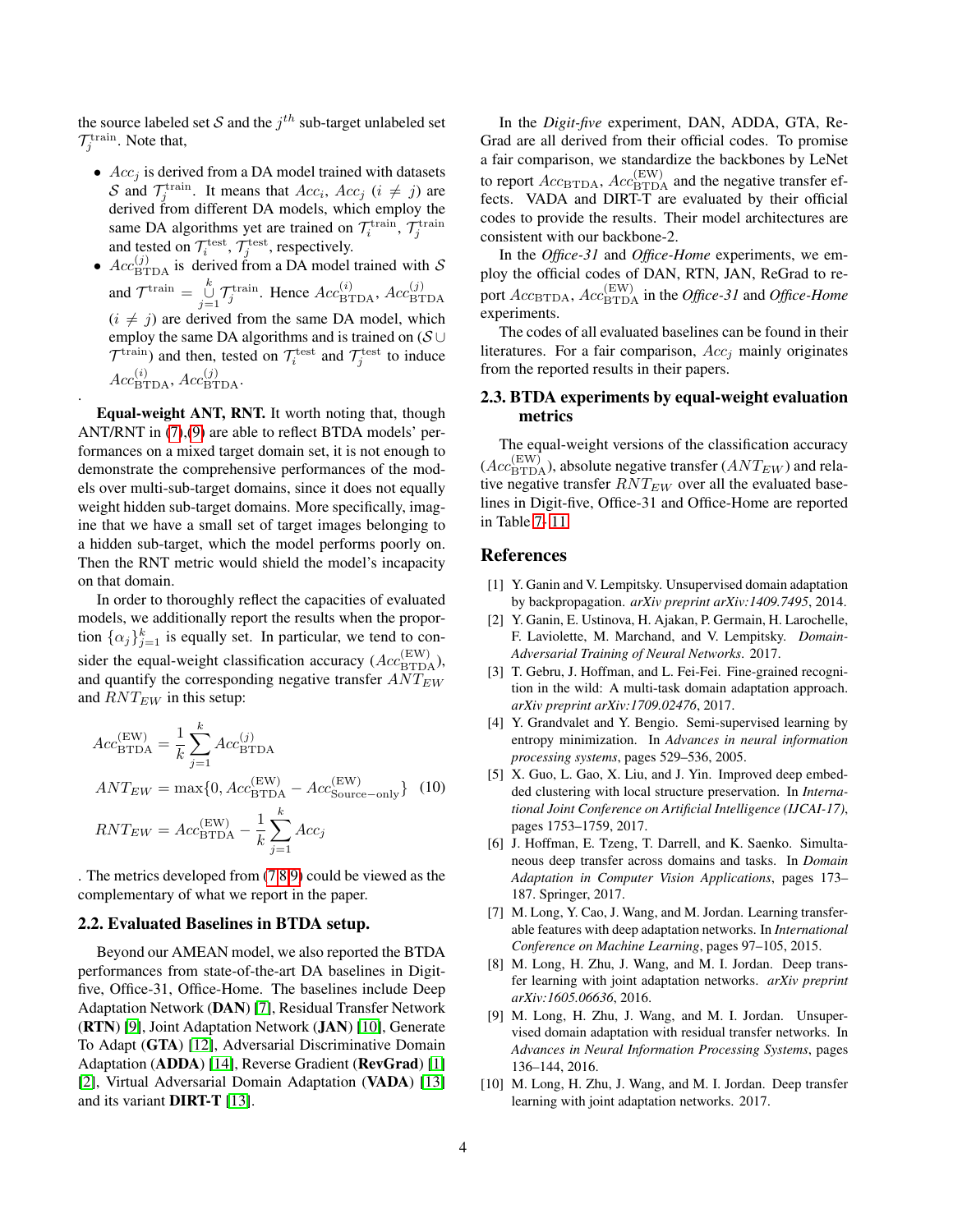| Models             | $mt \rightarrow mm$ , sv, up, sv |            | $mm \rightarrow mt$ , sv, up, sv |                          | $sv \rightarrow mm, mt, up, sv$ |            | $sy \rightarrow mm, mt, sv, up$ |            | $up \rightarrow mm, mt, sv, sv$ |            | Avg             |              |
|--------------------|----------------------------------|------------|----------------------------------|--------------------------|---------------------------------|------------|---------------------------------|------------|---------------------------------|------------|-----------------|--------------|
|                    | $ACC^{ANT}$                      | <b>RNT</b> | $ACC^{ANT}$                      | <b>RNT</b>               | $ACC^{ANT}$                     | <b>RNT</b> | $ACC^{ANT}$                     | <b>RNT</b> | $ACC^{ANT}$                     | <b>RNT</b> | $ACC^{ANT}$     | <b>RNT</b>   |
| <b>Backbone-1:</b> |                                  |            |                                  |                          |                                 |            |                                 |            |                                 |            |                 |              |
| Source only        | 36.6                             | $\Omega$   | 57.3                             | $\Omega$                 | 67.1                            | $\Omega$   | 74.9                            | $\Omega$   | 36.9                            | $\Omega$   | 54.6            | $\mathbf{0}$ |
| <b>ADDA</b>        | 52.5                             | $-7.4$     | 58.9                             | $-1.2$                   | $46.4^{(-20.7)}$                | $-16.0$    | $67.0^{(-7.9)}$                 | $-7.0$     | $34.8^{(-2.1)}$                 | $-13.3$    | $51.9^{(-2.7)}$ | $-9.0$       |
| <b>DAN</b>         | 38.8                             | $-8.6$     | $53.5^{(-3.8)}$                  | $-4.5$                   | $55.1^{(-12.0)}$                | $-3.0$     | $65.8^{(-9.1)}$                 | $-2.8$     | $27.0^{(-9.9)}$                 | $-11.0$    | $48.0^{(-6.6)}$ | $-6.0$       |
| <b>GTA</b>         | 51.4                             | $-9.0$     | $54.2^{(-3.1)}$                  | $-2.1$                   | $59.8^{(-7.3)}$                 | $-3.6$     | $76.2(+1.3)$                    | $-0.6$     | 41.3                            | $-2.0$     | 56.6            | $-3.6$       |
| RevGrad            | 60.2                             | $-6.2$     | 66.0                             | $-4.6$                   | $64.7^{(-2.3)}$                 | $-6.0$     | $69.2^{(-5.7)}$                 | $-7.1$     | 44.3                            | $-6.3$     | 60.9            | $-6.0$       |
| <b>AMEAN</b>       | $61.2 (+1.0)$                    | $\sim$     | $66.9 (+0.9)$                    | $\overline{\phantom{a}}$ | $67.2 (+0.1)$                   | $\sim$     | $73.3^{(-1.6)}$                 | $\sim$     | $47.5 (+3.2)$                   | ٠          | $63.2 (+2.3)$   | $\sim$       |
| <b>Backbone-2:</b> |                                  |            |                                  |                          |                                 |            |                                 |            |                                 |            |                 |              |
| Source only        | 55.8                             | $\Omega$   | 55.2                             | $\Omega$                 | 74.3                            | $\Omega$   | 76.4                            | $\Omega$   | 50.6                            | $\Omega$   | 62.5            | $\Omega$     |
| <b>VADA</b>        | 79.4                             | $-4.9$     | 72.5                             | $-3.1$                   | 76.4                            | $-2.2$     | 82.8                            | $-3.8$     | 56.4                            | $-8.7$     | 73.5            | $-4.5$       |
| DIRT-T             | 77.5                             | $-6.5$     | 76.8                             | $-4.4$                   | $79.7(+1.8)$                    | $-4.9$     | 80.9                            | $-3.9$     | 47.0                            | $-7.5$     | 72.4            | $-5.5$       |
| <b>AMEAN</b>       | $86.9 (+7.5)$                    |            | $78.5 (+1.7)$                    |                          | 77.9                            | $\sim$     | $85.6 (+2.8)$                   | $\sim$     | $75.5 (+19.1)$                  | ۰          | $80.9 (+7.4)$   |              |

<span id="page-4-3"></span>Table 7. The equal-weight (EW) Classification accuracy (ACC %), *absolute negative transfer* (ANT%) and *relative negative transfer* (RNT%) on Digit-five in BTDA setup. BLUE, RED indicate ANT and RNT, respectively. More viewed in [\(10\)](#page-3-10).

Table 8. The equal-weight (EW) Classification accuracy (ACC %), *absolute negative transfer* (ANT%) and *relative negative transfer* (RNT%) on Office31 in BTDA setup. BLUE, RED indicate ANT and RNT, respectively. More viewed in [\(10\)](#page-3-10).

| <b>Backbones</b> | Models       | $A\rightarrow D.W$ |            | $D\rightarrow A,W$ |            | $W\rightarrow A.D$ |            | Avg           |            |
|------------------|--------------|--------------------|------------|--------------------|------------|--------------------|------------|---------------|------------|
|                  |              | $ACC^{ANT}$        | <b>RNT</b> | $ACC^{ANT}$        | <b>RNT</b> | $ACC^{ANT}$        | <b>RNT</b> | $ACC^{ANT}$   | <b>RNT</b> |
|                  | Source only  | 62.7               |            | 73.3               | 0          | 74.4               |            | 70.1          |            |
|                  | DAN          | 68.2               | 0.0        | $71.4(-1.9)$       | $-4.0$     | $73.2^{(-1.2)}$    | $-3.3$     | 70.9          | $-2.4$     |
| AlexNet          | <b>RTN</b>   | 70.7               | $-1.7$     | $69.8^{(-3.5)}$    | $-4.1$     | $71.5^{(-2.9)}$    | $-3.9$     | 70.7          | $-3.2$     |
|                  | <b>JAN</b>   | 73.5               | $-0.1$     | 73.6               | $-4.1$     | 75.0               | $-2.5$     | 74.0          | $-2.2$     |
|                  | RevGrad      | 74.1               | 1.0        | $72.1^{(-1.2)}$    | $-2.8$     | $73.4^{(-1.0)}$    | $-1.8$     | 73.2          | $-1.2$     |
|                  | AMEAN (ours) | $74.9 (+0.8)$      | ۰          | $74.9 (+1.3)$      | ۰          | $76.2 (+1.2)$      |            | $75.3 (+1.3)$ |            |

Table 9. The equal-weight (EW) Classification accuracy (ACC %), *absolute negative transfer* (ANT%) and *relative negative transfer* (RNT%) on Office31 in BTDA setup. BLUE, RED indicate ANT and RNT, respectively. More viewed in [\(10\)](#page-3-10).

| <b>Backbones</b> |              | $A\rightarrow D.W$ |            |                 | $D\rightarrow A.W$ |                 | $W\rightarrow A.D$ | Avg           |            |
|------------------|--------------|--------------------|------------|-----------------|--------------------|-----------------|--------------------|---------------|------------|
|                  | Models       | $ACC^{ANT}$        | <b>RNT</b> | $ACC^{ANT}$     | <b>RNT</b>         | $ACC^{ANT}$     | <b>RNT</b>         | $ACC^{ANT}$   | <b>RNT</b> |
|                  | Source only  | 68.7               | 0          | 79.6            | 0                  | 80.0            | $\Omega$           | 76.1          |            |
|                  | DAN          | 77.9               | $-2.0$     | $75.0^{(-4.6)}$ | $-5.0$             | 80.0            | $-1.3$             | 77.6          | $-3.0$     |
| ResNet-50        | <b>RTN</b>   | 84.1               | $+2.9$     | $77.2^{(-2.4)}$ | $-4.4$             | $79.0^{(-1.0)}$ | $-3.3$             | 80.1          | $-1.6$     |
|                  | <b>JAN</b>   | 84.6               | $-0.8$     | 82.7            | $-0.6$             | 83.4            | $-1.8$             | 83.6          | $-1.0$     |
|                  | RevGrad      | 79.0               | $-2.3$     | 81.4            | $-1.5$             | 82.3            | $-1.3$             | 80.9          | $-1.7$     |
|                  | AMEAN (ours) | $89.8 (+5.2)$      | ٠          | $84.6 (+1.9)$   |                    | $84.3 (+0.9)$   |                    | $86.2 (+2.6)$ |            |

Table 10. The equal-weight (EW) Classification accuracy (ACC %), *absolute negative transfer* (ANT%) and *relative negative transfer* (RNT%) on OfficeHome in BTDA setup. BLUE, RED indicate ANT and RNT, respectively. More viewed in [\(10\)](#page-3-10).

| <b>Backbones</b> |              |               | $Ar \rightarrow Cl.Pr.Rw$ |               | $Cl \rightarrow Ar.Pr.Rw$ |               | $Pr \rightarrow Ar.C1.Rw$ |              | $Rw \rightarrow Ar.C1.Pr$ | Avg                           |            |
|------------------|--------------|---------------|---------------------------|---------------|---------------------------|---------------|---------------------------|--------------|---------------------------|-------------------------------|------------|
|                  | Models       | $ACC^{ANT}$   | <b>RNT</b>                | $ACC^{ANT}$   | <b>RNT</b>                | $ACC^{ANT}$   | <b>RNT</b>                | $ACC^{ANT}$  | <b>RNT</b>                | $\mathrm{ACC}^{\mathrm{ANT}}$ | <b>RNT</b> |
|                  | Source only  | 33.4          | $\mathbf{0}$              | 35.3          |                           | 30.6          |                           | 37.9         |                           | 34.3                          | 0          |
|                  | DAN          | 39.7          | $-3.6$                    | 41.6          | $-2.8$                    | 37.8          | $-3.1$                    | 46.8         | $-2.4$                    | 41.5                          | $-3.0$     |
| AlexNet          | <b>RTN</b>   | 42.8          | $-2.0$                    | 43.4          | $-2.4$                    | 39.1          | $-2.1$                    | 48.8         | $-2.5$                    | 43.5                          | $-2.2$     |
|                  | <b>JAN</b>   | 43.5          | $-2.9$                    | 44.6          | $-3.5$                    | 39.4          | $-5.2$                    | 48.5         | $-5.2$                    | 44.0                          | $-4.2$     |
|                  | RevGrad      | 42.2          | $-3.3$                    | 43.8          | $-3.5$                    | 39.9          | $-3.6$                    | 47.7         | $-5.0$                    | 43.4                          | $-3.9$     |
|                  | AMEAN (ours) | $44.6 (+1.1)$ | ۰.                        | $45.6 (+1.0)$ |                           | $41.4 (+1.5)$ | -                         | $49.3(+0.5)$ |                           | $45.2 (+1.2)$                 | ۰          |

<span id="page-4-4"></span>Table 11. The equal-weight (EW) Classification accuracy (ACC %), *absolute negative transfer* (ANT%) and *relative negative transfer* (RNT%) on OfficeHome in BTDA setup. BLUE, RED indicate ANT and RNT, respectively. More viewed in [\(10\)](#page-3-10).

|                            |              | $Ar \rightarrow Cl.Pr.Rw$ |            |                           |            |                           |            |                           |            |               |            |
|----------------------------|--------------|---------------------------|------------|---------------------------|------------|---------------------------|------------|---------------------------|------------|---------------|------------|
| Models<br><b>Backbones</b> |              |                           |            | $Cl \rightarrow Ar.Pr.Rw$ |            | $Pr \rightarrow Ar.C1.Rw$ |            | $Rw \rightarrow Ar.C1.Pr$ |            | Avg           |            |
|                            |              | $ACC^{ANT}$               | <b>RNT</b> | $ACC^{\rm ANT}$           | <b>RNT</b> | $ACC^{\rm ANT}$           | <b>RNT</b> | $ACC^{ANT}$               | <b>RNT</b> | $ACC^{ANT}$   | <b>RNT</b> |
|                            | Source only  | 47.6                      | 0          | 41.8                      | 0          | 43.4                      | $\Omega$   | 51.7                      |            | 46.1          | $\Omega$   |
|                            | <b>DAN</b>   | 55.6                      | $-0.5$     | 55.1                      | $+0.9$     | 47.8                      | $-4.0$     | 56.6                      | $-6.3$     | 53.8          | $-2.5$     |
|                            | <b>RTN</b>   | 53.9                      | $-1.8$     | 55.4                      | $-0.7$     | 47.2                      | $-3.3$     | 51.8                      | $-3.0$     | 52.1          | $-2.2$     |
| ResNet-50                  | JAN          | 58.3                      | $-0.4$     | 59.2                      | $+2.1$     | 51.9                      | $-1.2$     | 57.8                      | $-6.1$     | 56.8          | $-1.5$     |
|                            | RevGrad      | 58.4                      | $-3.0$     | 57.0                      | $-2.2$     | 52.2                      | -4.6       | 62.0                      | $-3.2$     | 57.4          | $-3.2$     |
|                            | AMEAN (ours) | $64.3 (+5.9)$             | -          | $64.2 (+5.0)$             |            | $59.0 (+6.8)$             | -          | $66.4 (+4.4)$             |            | $63.5 (+6.1)$ | -          |

<span id="page-4-2"></span>[11] T. Miyato, S.-i. Maeda, S. Ishii, and M. Koyama. Virtual adversarial training: a regularization method for supervised and semi-supervised learning. *IEEE transactions on pattern analysis and machine intelligence*, 2018.

lappa. Generate to adapt: Aligning domains using generative adversarial networks. *ArXiv e-prints, abs/1704.01705*, 2017.

- <span id="page-4-1"></span>[13] R. Shu, H. H. Bui, H. Narui, and S. Ermon. A dirt-t approach to unsupervised domain adaptation. *arXiv preprint arXiv:1802.08735*, 2018.
- <span id="page-4-0"></span>[12] S. Sankaranarayanan, Y. Balaji, C. D. Castillo, and R. Chel-